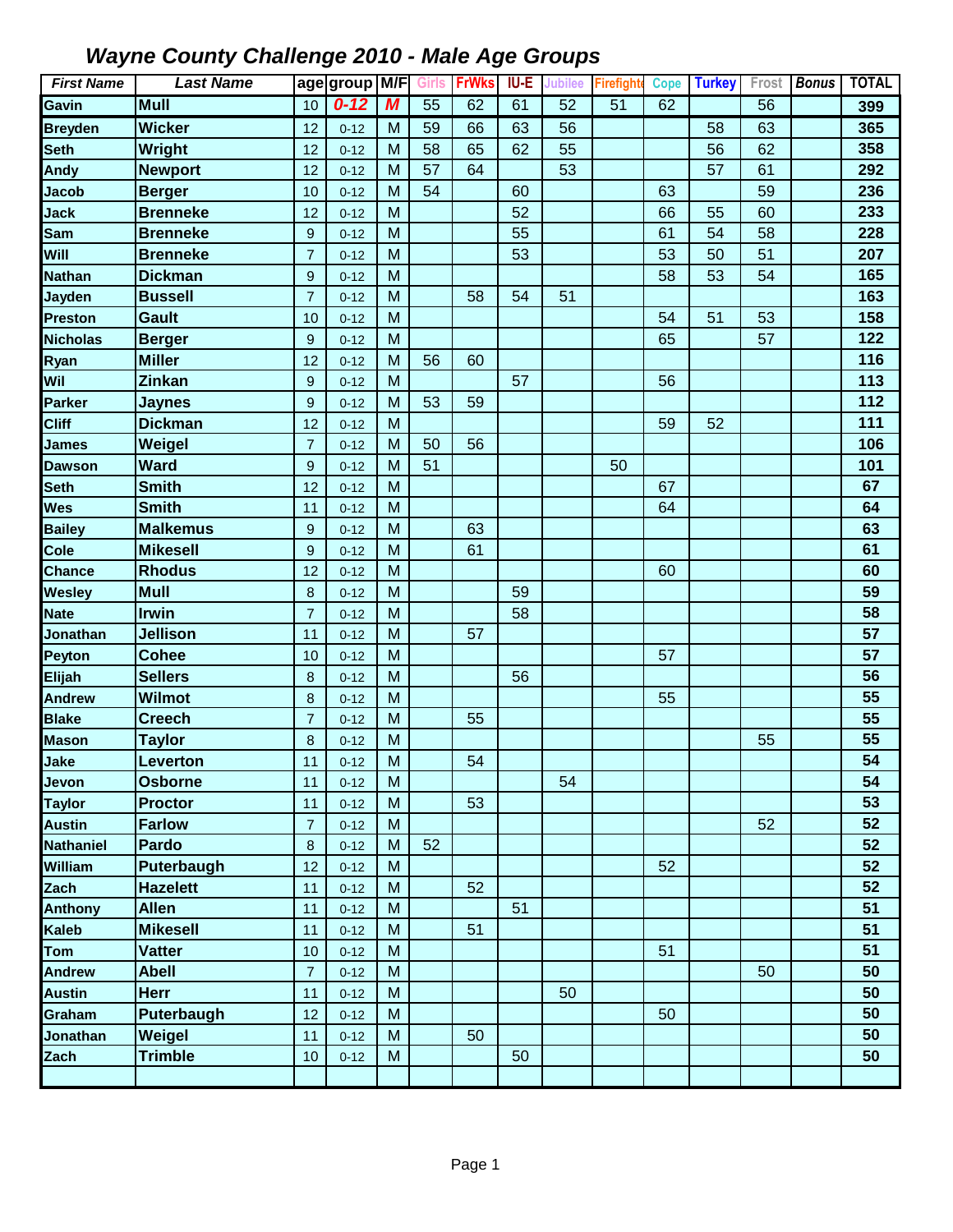| <b>First Name</b> | <b>Last Name</b> |    | age group M/F Girls FrWks |                |    |                 | <b>IU-E</b>     | <b>Jubilee</b>  | <b>Firefighte</b> | <b>Cope</b>     | <b>Turkey</b>   | Frost | <b>Bonus</b> | <b>TOTAL</b> |
|-------------------|------------------|----|---------------------------|----------------|----|-----------------|-----------------|-----------------|-------------------|-----------------|-----------------|-------|--------------|--------------|
| <b>Bryce</b>      | Wedig            | 14 | $13 - 15$                 | $\overline{M}$ |    | $\overline{56}$ | $\overline{59}$ | $\overline{54}$ | 50                | $\overline{57}$ | $\overline{58}$ | 64    |              | 398          |
| <b>Mathew</b>     | Hill             | 14 | $13 - 15$                 | M              | 54 | 58              | 62              | 57              |                   |                 | 59              | 65    |              | 355          |
| Tim               | <b>Harris</b>    | 15 | $13 - 15$                 | M              | 52 | 59              | 61              | 56              |                   |                 | 55              | 61    |              | 344          |
| Eric              | Yandl            | 15 | $13 - 15$                 | M              | 51 | 57              | 60              | 55              |                   |                 | 56              | 60    |              | 339          |
| Evan              | Felton           | 13 | $13 - 15$                 | M              | 53 | 55              | 58              | 53              |                   | 56              | 57              |       |              | 332          |
| Andrew            | Hoover           | 14 | $13 - 15$                 | M              |    | 54              | 52              |                 |                   | 55              | 52              | 58    |              | 271          |
| <b>Michael</b>    | <b>Norrick</b>   | 15 | $13 - 15$                 | M              |    |                 | 56              | 52              |                   |                 | 54              | 62    |              | 224          |
| <b>Stephen</b>    | <b>Scruggs</b>   | 15 | $13 - 15$                 | M              |    | 53              |                 | 50              |                   |                 | 51              | 54    |              | 208          |
| <b>Dakota</b>     | <b>McDivitt</b>  | 14 | $13 - 15$                 | M              |    |                 |                 |                 |                   | 54              | 53              | 59    |              | 166          |
| Alex              | <b>Baxter</b>    | 15 | $13 - 15$                 | M              |    |                 |                 |                 |                   | 51              | 50              | 53    |              | 154          |
| JC                | <b>Roark</b>     | 15 | $13 - 15$                 | M              |    |                 | 57              |                 |                   |                 |                 | 57    |              | 114          |
| Gabe              | <b>Shepard</b>   | 14 | $13 - 15$                 | M              |    |                 | 55              | 51              |                   |                 |                 |       |              | 106          |
| Vinayak           | Vedantam         | 14 | $13 - 15$                 | M              |    | 52              | 54              |                 |                   |                 |                 |       |              | 106          |
| Joe               | <b>Fuller</b>    | 15 | $13 - 15$                 | M              |    |                 |                 | 102             |                   |                 |                 |       |              | 102          |
| <b>Elliott</b>    | <b>Fox</b>       | 15 | $13 - 15$                 | M              |    |                 |                 |                 |                   |                 |                 | 63    |              | 63           |
| <b>Toby</b>       | <b>Musselman</b> | 13 | $13 - 15$                 | M              |    |                 |                 |                 |                   | 58              |                 |       |              | 58           |
| <b>Trevor</b>     | <b>Wise</b>      | 15 | $13 - 15$                 | M              |    |                 |                 |                 |                   |                 |                 | 56    |              | 56           |
| Zach              | Wright           | 15 | $13 - 15$                 | M              |    |                 |                 |                 |                   |                 |                 | 55    |              | 55           |
| Alex              | Vandivier        | 14 | $13 - 15$                 | M              |    |                 | 53              |                 |                   |                 |                 |       |              | 53           |
| <b>Shannon</b>    | <b>Boyd</b>      | 13 | $13 - 15$                 | M              |    |                 |                 |                 |                   | 53              |                 |       |              | 53           |
| Jake              | <b>Schamel</b>   | 13 | $13 - 15$                 | M              |    |                 |                 |                 |                   | 52              |                 |       |              | 52           |
| <b>Trevin</b>     | Rudy             | 13 | $13 - 15$                 | M              |    |                 |                 |                 |                   |                 |                 | 52    |              | 52           |
| Jordan            | Hazelrigg        | 13 | $13 - 15$                 | M              |    |                 | 51              |                 |                   |                 |                 |       |              | 51           |
| <b>Michael</b>    | Anderson         | 15 | $13 - 15$                 | M              |    | 51              |                 |                 |                   |                 |                 |       |              | 51           |
| <b>Tyler</b>      | <b>Nickell</b>   | 13 | $13 - 15$                 | M              |    |                 |                 |                 |                   |                 |                 | 51    |              | 51           |
| Adam              | <b>Kibbey</b>    | 13 | $13 - 15$                 | M              |    |                 | 50              |                 |                   |                 |                 |       |              | 50           |
| Cole              | <b>Baxter</b>    | 13 | $13 - 15$                 | M              |    |                 |                 |                 |                   |                 |                 | 50    |              | 50           |
| Cooper            | <b>McCann</b>    | 13 | $13 - 15$                 | M              |    |                 |                 |                 |                   | 50              |                 |       |              | 50           |
| Gabe              | <b>Howard</b>    | 13 | $13 - 15$                 | M              | 50 |                 |                 |                 |                   |                 |                 |       |              | 50           |
| Jared             | <b>Miller</b>    | 15 | $13 - 15$                 | M              |    | 50              |                 |                 |                   |                 |                 |       |              | 50           |
|                   |                  |    |                           |                |    |                 |                 |                 |                   |                 |                 |       |              |              |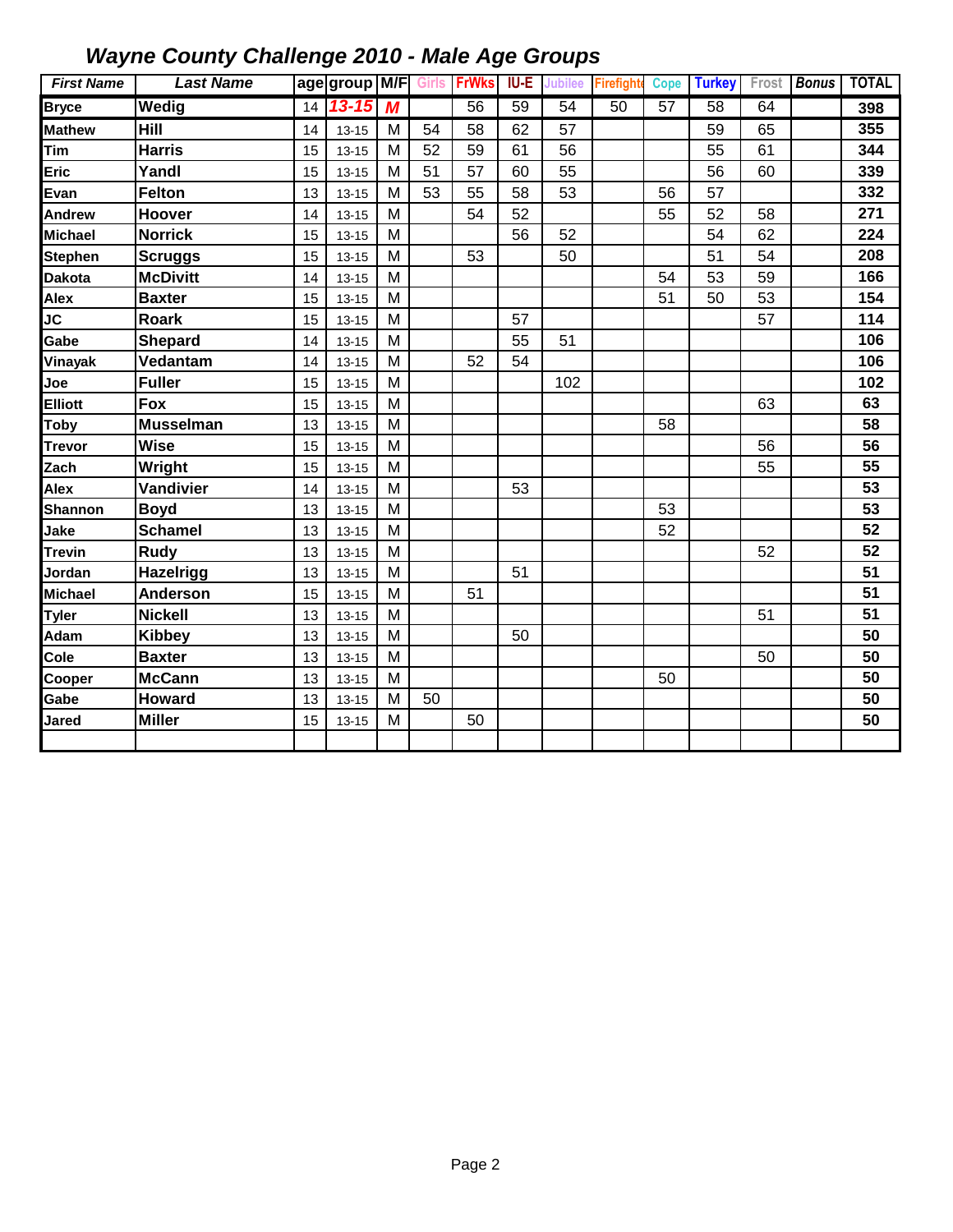| <b>First Name</b> | <b>Last Name</b>  |    | age group M/F Girls FrWks |                  |     |     | <b>IU-E</b> |    | Jubilee Firefight | Cope | <b>Turkey</b> |     | Frost <b>Bonus</b> | <b>TOTAL</b> |
|-------------------|-------------------|----|---------------------------|------------------|-----|-----|-------------|----|-------------------|------|---------------|-----|--------------------|--------------|
| <b>Todd</b>       | <b>Hewitt</b>     | 18 | $16 - 18$                 | $\boldsymbol{M}$ |     | 173 | 202         |    |                   |      | 151           | 163 |                    | 689          |
| <b>Taylor</b>     | Gray              | 17 | $16 - 18$                 | M                | 138 | 56  | 96          | 82 |                   |      | 56            |     |                    | 428          |
| <b>Patrick</b>    | <b>Smith</b>      | 18 | $16 - 18$                 | M                | 55  |     | 58          | 57 | 52                |      | 53            | 56  |                    | 331          |
| <b>Curtis</b>     | <b>Hieger</b>     | 16 | $16 - 18$                 | M                | 54  | 55  | 57          | 59 |                   |      | 51            | 51  |                    | 327          |
| Colten            | <b>Forte</b>      | 16 | $16 - 18$                 | M                | 51  | 50  | 51          | 50 | 50                |      |               |     |                    | 252          |
| Tate              | <b>Schienbein</b> | 16 | $16 - 18$                 | M                |     |     | 238         |    |                   |      |               |     |                    | 238          |
| <b>Bryson</b>     | <b>Stevens</b>    | 16 | $16 - 18$                 | M                | 53  |     | 60          |    |                   |      | 54            | 58  |                    | 225          |
| Aaron             | <b>Myers</b>      | 18 | $16 - 18$                 | M                | 56  |     | 52          |    |                   |      | 55            | 57  |                    | 220          |
| Gil               | <b>Stamm</b>      | 17 | $16 - 18$                 | M                |     |     |             |    |                   |      | 119           | 94  |                    | 213          |
| <b>Brett</b>      | <b>Singer</b>     | 18 | $16 - 18$                 | M                |     |     | 53          |    | 51                |      | 52            | 53  |                    | 209          |
| <b>Chris</b>      | <b>Justice</b>    | 18 | $16 - 18$                 | M                |     |     | 55          | 58 |                   |      |               |     |                    | 113          |
| Adam              | <b>Deckard</b>    | 16 | $16 - 18$                 | M                |     | 53  |             | 55 |                   |      |               |     |                    | 108          |
| <b>Tyler</b>      | <b>Keller</b>     | 16 | $16 - 18$                 | M                |     | 52  |             | 52 |                   |      |               |     |                    | 104          |
| <b>Taylor</b>     | <b>Stein</b>      | 17 | $16 - 18$                 | M                |     | 51  |             |    |                   |      | 50            |     |                    | 101          |
| <b>Charlie</b>    | <b>Boyd</b>       | 18 | $16 - 18$                 | M                |     |     |             |    |                   |      |               | 59  |                    | 59           |
| Justin            | <b>Taylor</b>     | 18 | $16 - 18$                 | M                |     |     | 59          |    |                   |      |               |     |                    | 59           |
| <b>Dustin</b>     | <b>Rice</b>       | 18 | $16 - 18$                 | M                |     |     | 56          |    |                   |      |               |     |                    | 56           |
| Leighton          | Gough             | 18 | $16 - 18$                 | M                |     |     |             | 56 |                   |      |               |     |                    | 56           |
| Seth              | <b>Prince</b>     | 18 | $16 - 18$                 | M                |     |     |             |    |                   |      |               | 55  |                    | 55           |
| <b>Chandler</b>   | <b>Dillman</b>    | 16 | $16 - 18$                 | M                |     |     |             | 54 |                   |      |               |     |                    | 54           |
| <b>Issac</b>      | <b>Wilson</b>     | 17 | $16 - 18$                 | M                |     |     |             |    |                   |      |               | 54  |                    | 54           |
| Joey              | <b>Murray</b>     | 17 | $16 - 18$                 | M                |     | 54  |             |    |                   |      |               |     |                    | 54           |
| <b>Nicholas</b>   | <b>Deom</b>       | 16 | $16 - 18$                 | M                |     |     | 54          |    |                   |      |               |     |                    | 54           |
| <b>Dylan</b>      | <b>Frame</b>      | 17 | $16 - 18$                 | M                |     |     |             | 53 |                   |      |               |     |                    | 53           |
| Jesse             | Yandl             | 16 | $16 - 18$                 | M                | 52  |     |             |    |                   |      |               |     |                    | 52           |
| Jordan            | Wright            | 17 | $16 - 18$                 | M                |     |     |             |    |                   |      |               | 52  |                    | 52           |
| <b>Matt</b>       | <b>McDonald</b>   | 18 | $16 - 18$                 | M                |     |     |             | 51 |                   |      |               |     |                    | 51           |
| <b>Eric</b>       | <b>Veitor</b>     | 17 | $16 - 18$                 | M                |     |     |             |    |                   |      |               | 50  |                    | 50           |
| <b>Jacob</b>      | <b>Gray</b>       | 16 | $16 - 18$                 | M                | 50  |     |             |    |                   |      |               |     |                    | 50           |
| Lucas             | <b>Stall</b>      | 16 | $16 - 18$                 | M                |     |     | 50          |    |                   |      |               |     |                    | 50           |
|                   |                   |    |                           |                  |     |     |             |    |                   |      |               |     |                    |              |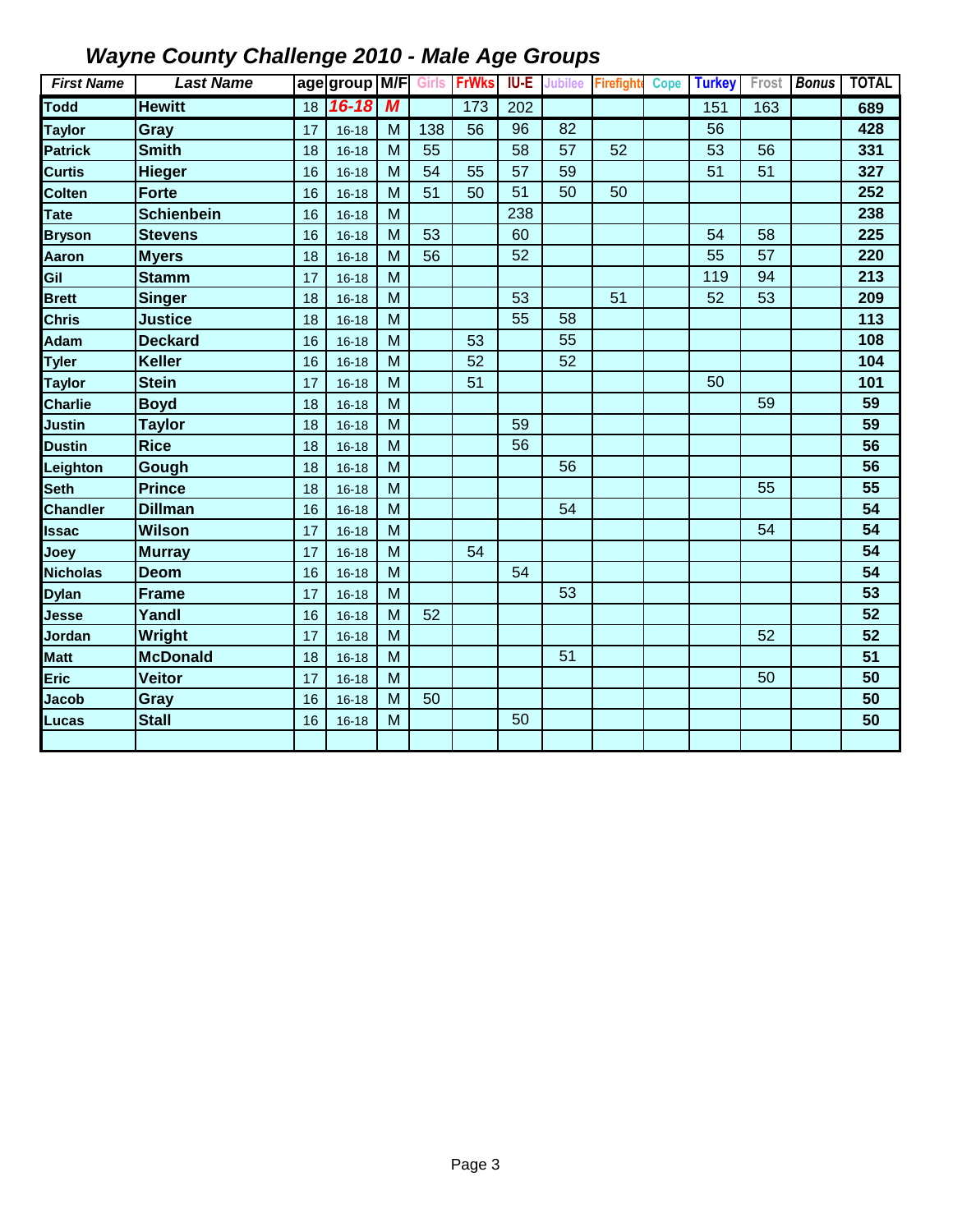| <b>First Name</b> | <b>Last Name</b> |    | age group M/F |   | <b>Girls</b> | <b>FrWks</b> | IU-E | Jubilee | Firefight | <b>Cope</b> | <b>Turkey</b> | Frost | <b>Bonus</b> | <b>TOTAL</b> |
|-------------------|------------------|----|---------------|---|--------------|--------------|------|---------|-----------|-------------|---------------|-------|--------------|--------------|
| Zach              | <b>Burns</b>     | 19 | $19 - 24$     | M | 169          | 63           | 66   | 58      | 57        | 195         | 216           | 134   | 42           | 1000         |
| Logan             | <b>Seals</b>     | 21 | 19-24         | M | 58           | 60           | 64   | 55      | 58        | 58          | 57            | 63    | 42           | 515          |
| <b>Kyle</b>       | <b>Frost</b>     | 22 | 19-24         | M | 55           | 58           | 62   | 54      | 56        | 55          | 55            | 59    | 42           | 496          |
| Ray               | <b>Seals</b>     | 22 | 19-24         | M | 54           | 57           | 60   | 53      | 53        | 56          | 54            | 58    | 42           | 487          |
| Garrett           | Singer           | 20 | 19-24         | M | 114          | 62           | 65   | 57      |           |             | 59            |       |              | 357          |
| Jonathan          | Geise            | 23 | 19-24         | M |              | 53           | 55   | 51      | 52        |             | 50            |       |              | 261          |
| Matt              | <b>Beaty</b>     | 21 | 19-24         | M | 57           |              |      | 56      |           | 86          | 58            |       |              | 257          |
| Sean              | Kennedy          | 23 | 19-24         | M |              |              | 67   | 125     |           |             | 60            |       |              | 252          |
| Jacob             | Naegeli          | 20 | 19-24         | M |              |              |      |         |           |             |               | 237   |              | 237          |
| Zach              | Karanovich       | 23 | 19-24         | M |              |              | 51   | 50      | 51        |             |               | 50    |              | 202          |
| <b>Brandon</b>    | <b>Arnett</b>    | 19 | 19-24         | M | 56           | 61           | 68   |         |           |             |               |       |              | 185          |
| William           | <b>Taylor</b>    | 23 | 19-24         | M |              | 59           | 63   |         |           |             |               | 60    |              | 182          |
| <b>Timothy</b>    | Lowman           | 21 | 19-24         | M |              | 56           | 61   |         |           |             |               | 56    |              | 173          |
| Jordan            | Kearney          | 19 | 19-24         | M | 52           |              | 59   |         | 55        |             |               |       |              | 166          |
| Sean              | Vance            | 20 | 19-24         | M |              | 54           | 57   | 52      |           |             |               |       |              | 163          |
| <b>Vince</b>      | <b>Taylor</b>    | 24 | 19-24         | M |              | 93           |      |         |           |             |               | 65    |              | 158          |
| Tim               | Johnson          | 24 | 19-24         | M |              |              |      |         |           |             | 56            | 61    |              | 117          |
| Jamie             | <b>Manuel</b>    | 24 | 19-24         | M |              |              | 54   |         |           | 54          |               |       |              | 108          |
| Alex              | <b>Bagwell</b>   | 22 | 19-24         | M |              |              |      |         |           | 52          | 52            |       |              | 104          |
| Kyle              | <b>Mrkva</b>     | 23 | 19-24         | M |              |              |      |         |           | 51          | 53            |       |              | 104          |
| <b>Dustin</b>     | <b>Newton</b>    | 23 | 19-24         | M |              | 51           | 52   |         |           |             |               |       |              | 103          |
| Grant             | Karanovich       | 19 | 19-24         | M |              |              |      |         | 50        |             |               | 52    |              | 102          |
| <b>Michael</b>    | <b>Dingwerth</b> | 21 | 19-24         | M |              |              |      |         |           |             | 51            | 51    |              | 102          |
| Robbie            | Lane             | 19 | 19-24         | M |              |              |      |         |           |             |               | 64    |              | 64           |
| <b>Turner</b>     | <b>Ritchie</b>   | 19 | 19-24         | M |              |              |      |         |           |             |               | 62    |              | 62           |
| <b>Chris</b>      | Rea              | 19 | 19-24         | M |              |              |      |         | 59        |             |               |       |              | 59           |
| Justin            | <b>Sorber</b>    | 23 | 19-24         | M | 59           |              |      |         |           |             |               |       |              | 59           |
| Ryan              | Carman           | 19 | 19-24         | M |              |              | 58   |         |           |             |               |       |              | 58           |
| Aaron             | <b>Monroe</b>    | 19 | 19-24         | M |              |              |      |         |           |             |               | 57    |              | 57           |
| William           | Wright           | 19 | 19-24         | M |              |              |      |         |           | 57          |               |       |              | 57           |
| <b>Clint</b>      | Korty            | 24 | 19-24         | M |              |              | 56   |         |           |             |               |       |              | 56           |
| <b>Braden</b>     | <b>Miller</b>    | 20 | 19-24         | M |              | 55           |      |         |           |             |               |       |              | 55           |
| <b>Eddie</b>      | <b>Peterson</b>  | 23 | 19-24         | M |              |              |      |         |           |             |               | 55    |              | 55           |
| <b>Kurtis</b>     | <b>Pruitt</b>    | 22 | 19-24         | M |              |              |      |         | 54        |             |               |       |              | 54           |
| Logan             | Chilman          | 21 | 19-24         | M |              |              |      |         |           |             |               | 54    |              | 54           |
| <b>Brad</b>       | <b>Shaeth</b>    | 22 | 19-24         | M |              |              |      |         |           | 53          |               |       |              | 53           |
| J.D.              | <b>Bryant</b>    | 21 | 19-24         | M |              |              |      |         |           |             |               | 53    |              | 53           |
| Jesus             | <b>Jimenez</b>   | 20 | 19-24         | M | 53           |              |      |         |           |             |               |       |              | 53           |
| Mike              | Hoepf            | 24 | 19-24         | M |              |              | 53   |         |           |             |               |       |              | 53           |
| <b>Matt</b>       | <b>Ballenger</b> | 24 | 19-24         | M |              | 52           |      |         |           |             |               |       |              | 52           |
| <b>David</b>      | <b>Fields</b>    | 19 | 19-24         | M | 51           |              |      |         |           |             |               |       |              | 51           |
| <b>Dustin</b>     | Gibson           | 23 | 19-24         | M |              |              | 50   |         |           |             |               |       |              | 50           |
| Jake              | <b>Davidson</b>  | 20 | 19-24         | M |              | 50           |      |         |           |             |               |       |              | 50           |
| Jonathon          | <b>Strong</b>    | 20 | 19-24         | M | 50           |              |      |         |           |             |               |       |              | 50           |
| <b>Mathew</b>     | Lung             | 22 | 19-24         | M |              |              |      |         |           | 50          |               |       |              | 50           |
|                   |                  |    |               |   |              |              |      |         |           |             |               |       |              |              |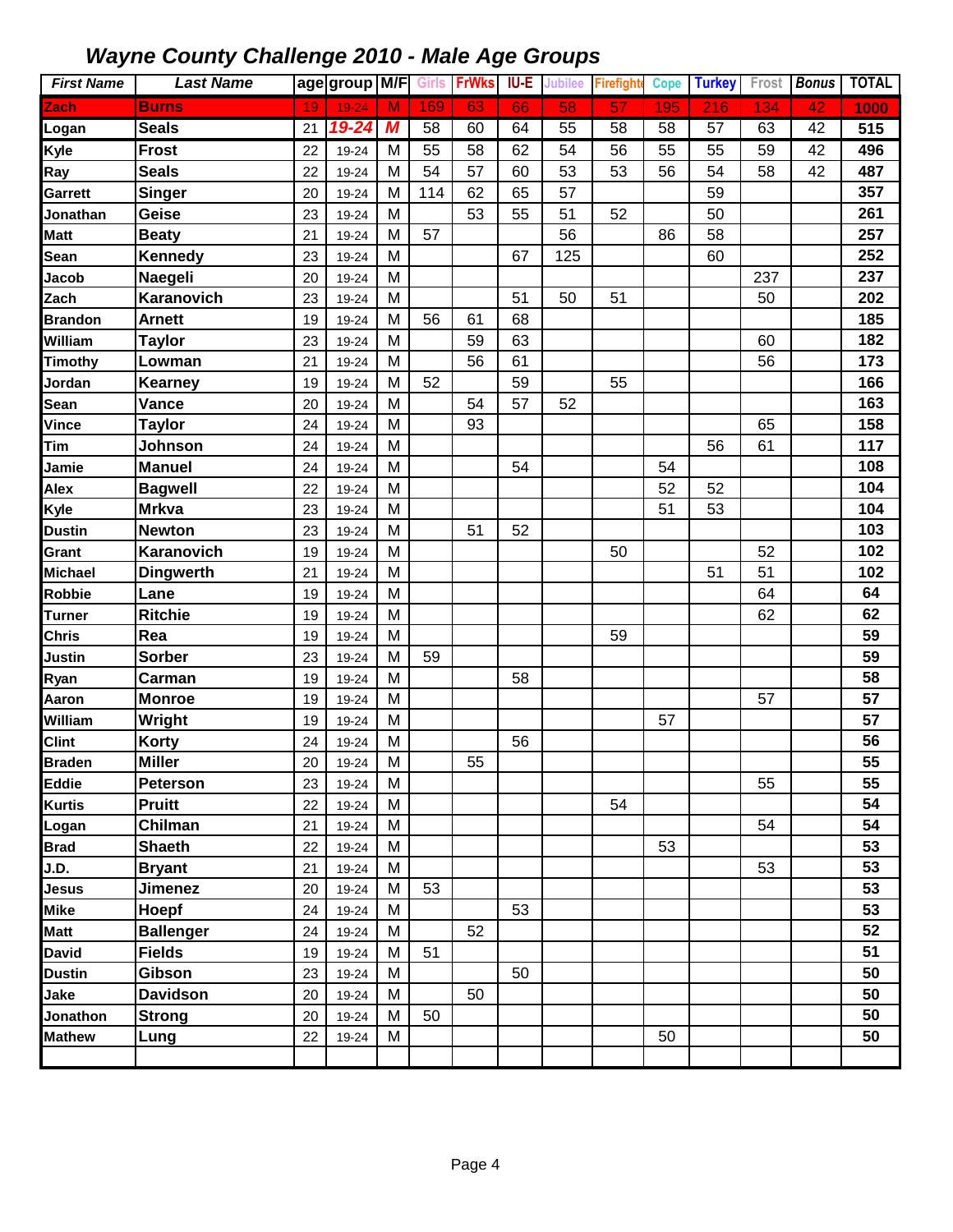| <b>First Name</b> | <b>Last Name</b>   |    | age group M/F |   | Girls | <b>FrWks</b> | <b>IU-E</b> | Jubilee         | <b>Firefight</b> | <b>Cope</b> | <b>Turkey</b> | Frost           | <b>Bonus</b> | <b>TOTAL</b> |
|-------------------|--------------------|----|---------------|---|-------|--------------|-------------|-----------------|------------------|-------------|---------------|-----------------|--------------|--------------|
| <b>Scott</b>      | <b>Meinardi</b>    | 29 | 25-29         | M | 61    | 63           | 65          | $\overline{58}$ | $\overline{58}$  | 57          | 58            | $\overline{57}$ | 42           | 519          |
| Aaron             | <b>Ervin</b>       | 26 | $25 - 29$     | M | 58    | 60           | 61          | 57              | 57               | 56          | 55            | 55              | 42           | 501          |
| Sam               | <b>Sellers</b>     | 28 | 25-29         | M | 55    | 57           | 56          | 54              | 54               | 54          | 53            | 54              | 42           | 479          |
| Adam              | <b>Melton</b>      | 25 | $25 - 29$     | M | 54    | 55           | 59          | 53              | 53               | 52          | 51            | 53              | 42           | 472          |
| Jasson            | <b>Wickman</b>     | 27 | 25-29         | M | 52    | 53           | 57          | 52              | 51               | 51          | 50            | 51              | 42           | 459          |
| Michael           | Light              | 29 | 25-29         | M | 51    | 52           | 51          | 50              | 50               | 50          |               |                 |              | 304          |
| Dean              | <b>Knapp</b>       | 26 | 25-29         | M |       | 58           | 63          |                 |                  |             | 56            | 56              |              | 233          |
| <b>Brett</b>      | <b>Stewart</b>     | 28 | 25-29         | M |       |              |             | 55              | 56               | 55          | 52            |                 |              | 218          |
| <b>Daniel</b>     | <b>Chew</b>        | 28 | 25-29         | M |       | 64           | 66          | 59              |                  |             |               |                 |              | 189          |
| Adam              | Cobb               | 27 | 25-29         | M |       | 59           |             |                 | 55               |             | 54            |                 |              | 168          |
| Russ              | <b>Uhte</b>        | 29 | 25-29         | M | 53    | 54           | 54          |                 |                  |             |               |                 |              | 161          |
| Phillip           | <b>Fetro</b>       | 28 | $25 - 29$     | M |       |              |             |                 | 135              |             |               |                 |              | 135          |
| Jason             | <b>Duncan</b>      | 28 | $25 - 29$     | M |       |              | 64          |                 |                  | 61          |               |                 |              | 125          |
| Reuben            | <b>McCracken</b>   | 26 | $25 - 29$     | M |       |              |             | 56              |                  |             | 59            |                 |              | 115          |
| Mark              | <b>Brim</b>        | 27 | $25 - 29$     | M | 56    | 56           |             |                 |                  |             |               |                 |              | 112          |
| Sean              | <b>Stevenson</b>   | 26 | $25 - 29$     | M |       |              |             | 51              | 52               |             |               |                 |              | 103          |
| Ben               | <b>Bratton</b>     | 28 | 25-29         | M |       |              | 62          |                 |                  |             |               |                 |              | 62           |
| <b>Brent</b>      | <b>Henderson</b>   | 25 | 25-29         | M |       | 62           |             |                 |                  |             |               |                 |              | 62           |
| <b>Matt</b>       | <b>Bailey</b>      | 26 | $25 - 29$     | M | 62    |              |             |                 |                  |             |               |                 |              | 62           |
| William           | <b>McFarland</b>   | 27 | $25 - 29$     | M |       | 61           |             |                 |                  |             |               |                 |              | 61           |
| <b>Brian</b>      | <b>Johnson</b>     | 25 | $25 - 29$     | M |       |              | 60          |                 |                  |             |               |                 |              | 60           |
| Wibe              | <b>Fokkink</b>     | 29 | $25 - 29$     | M | 60    |              |             |                 |                  |             |               |                 |              | 60           |
| <b>Chris</b>      | <b>Fretz</b>       | 27 | $25 - 29$     | M | 59    |              |             |                 |                  |             |               |                 |              | 59           |
| Jeff              | <b>Schmidt</b>     | 27 | 25-29         | M |       |              | 58          |                 |                  |             |               |                 |              | 58           |
| Andy              | <b>Shepherd</b>    | 28 | 25-29         | М | 57    |              |             |                 |                  |             |               |                 |              | 57           |
| Todd              | Thomas             | 29 | 25-29         | M |       |              |             |                 |                  |             | 57            |                 |              | 57           |
| Ken               | <b>Unger</b>       | 25 | 25-29         | M |       |              | 55          |                 |                  |             |               |                 |              | 55           |
| Isaac             | <b>White</b>       | 29 | 25-29         | M |       |              | 53          |                 |                  |             |               |                 |              | 53           |
| Joshua            | <b>Sutton</b>      | 29 | 25-29         | M |       |              |             |                 |                  | 53          |               |                 |              | 53           |
| Chad              | <b>Beanblossom</b> | 27 | $25 - 29$     | M |       |              | 52          |                 |                  |             |               |                 |              | 52           |
| Eric              | <b>Fields</b>      | 29 | $25 - 29$     | M |       |              |             |                 |                  |             |               | 52              |              | 52           |
| Seth              | <b>Hardin</b>      | 28 | $25 - 29$     | M |       | 51           |             |                 |                  |             |               |                 |              | 51           |
| Aaron             | <b>Taylor</b>      | 28 | $25 - 29$     | M | 50    |              |             |                 |                  |             |               |                 |              | 50           |
| <b>Brian</b>      | <b>Rhonemus</b>    | 26 | $25 - 29$     | M |       |              | 50          |                 |                  |             |               |                 |              | 50           |
| Jason             | <b>Cruse</b>       | 29 | $25 - 29$     | M |       | 50           |             |                 |                  |             |               |                 |              | 50           |
| <b>Matthew</b>    | <b>Dickerson</b>   | 29 | $25 - 29$     | M |       |              |             |                 |                  |             |               | 50              |              | 50           |
|                   |                    |    |               |   |       |              |             |                 |                  |             |               |                 |              |              |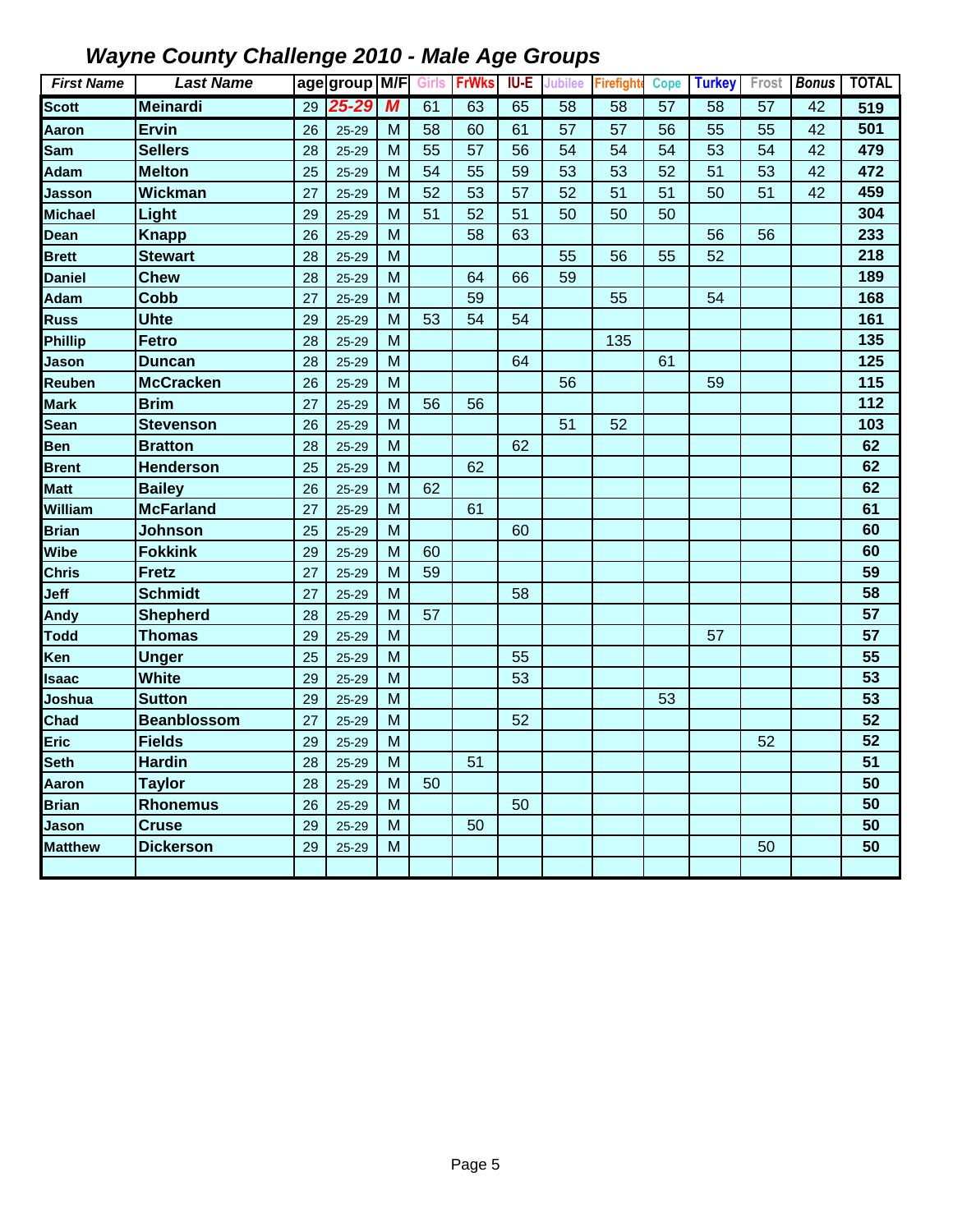| <b>First Name</b> | <b>Last Name</b> |    | age group M/F |   | <b>Girls</b> | <b>FrWks</b> | IU-E | Jubilee | <b>Firefight</b> | <b>Cope</b> | <b>Turkey</b> | Frost | <b>Bonus</b> | <b>TOTAL</b> |
|-------------------|------------------|----|---------------|---|--------------|--------------|------|---------|------------------|-------------|---------------|-------|--------------|--------------|
| Jon               | <b>Tabor</b>     | 31 | $30 - 34$     | M | 89           | 148          | 170  | 148     | 117              |             | 63            | 66    |              | 801          |
| <b>Matt</b>       | <b>Sheard</b>    | 32 | 30-34         | M | 61           | 60           | 64   | 59      | 59               | 144         | 62            | 65    | 42           | 616          |
| Dave              | <b>Snow</b>      | 33 | 30-34         | M | 60           | 50           | 63   | 58      | 54               | 60          | 59            | 58    | 37           | 499          |
| Ben               | <b>Willett</b>   | 32 | 30-34         | M |              |              | 61   | 56      | 58               | 61          | 61            |       |              | 297          |
| <b>Dustin</b>     | <b>Russell</b>   | 30 | 30-34         | M |              |              | 53   |         | 51               | 52          | 52            | 55    |              | 263          |
| Andy              | <b>Frazier</b>   | 31 | 30-34         | M | 52           | 51           | 54   | 50      |                  | 55          |               |       |              | 262          |
| Jason             | Whitney          | 32 | 30-34         | M | 53           |              |      |         | 57               |             | 58            | 63    |              | 231          |
| John              | <b>Berger</b>    | 33 | 30-34         | M |              |              | 55   |         |                  | 58          | 56            | 60    |              | 229          |
| Joseph            | Wilmot           | 34 | 30-34         | M |              |              |      | 55      |                  | 53          | 51            | 56    |              | 215          |
| <b>Mark</b>       | <b>Kerkhoff</b>  | 31 | 30-34         | M | 55           |              | 51   | 53      | 55               |             |               |       |              | 214          |
| <b>Chuck</b>      | <b>Depew</b>     | 33 | 30-34         | M |              |              | 60   |         | 56               |             |               | 62    |              | 178          |
| <b>David</b>      | <b>DeSmidt</b>   | 34 | 30-34         | M |              |              |      |         |                  | 59          | 55            | 61    |              | 175          |
| Craig             | Weigel           | 32 | 30-34         | M | 56           | 59           |      |         |                  |             | 57            |       |              | 172          |
| John              | <b>Owens</b>     | 30 | 30-34         | M |              | 57           | 56   | 51      |                  |             |               |       |              | 164          |
| Colin             | <b>Reynolds</b>  | 31 | 30-34         | M |              |              |      |         | 53               | 56          | 53            |       |              | 162          |
| Kevin             | Lingg            | 34 | 30-34         | M |              |              |      |         |                  |             | 60            | 64    |              | 124          |
| <b>Marco</b>      | <b>Hancock</b>   | 34 | 30-34         | M |              | 54           | 57   |         |                  |             |               |       |              | 111          |
| Ron               | <b>Jarvis</b>    | 30 | 30-34         | M | 51           | 56           |      |         |                  |             |               |       |              | 107          |
| Aaron             | Johnson          | 34 | 30-34         | M |              |              | 52   |         |                  | 54          |               |       |              | 106          |
| Jared             | <b>Ward</b>      | 31 | 30-34         | M |              | 55           | 50   |         |                  |             |               |       |              | 105          |
| <b>Bruce</b>      | <b>Oakes</b>     | 30 | 30-34         | M |              | 52           |      |         |                  |             |               | 51    |              | 103          |
| Jose              | <b>Matamoros</b> | 34 | 30-34         | M |              |              |      |         |                  | 50          | 50            |       |              | 100          |
| Jay               | <b>Dee</b>       | 31 | 30-34         | M |              |              | 62   |         |                  |             |               |       |              | 62           |
| <b>Brian</b>      | <b>Manion</b>    | 31 | 30-34         | M | 59           |              |      |         |                  |             |               |       |              | 59           |
| <b>David</b>      | <b>White</b>     | 32 | 30-34         | M |              |              | 59   |         |                  |             |               |       |              | 59           |
| JR                | <b>McMullen</b>  | 31 | 30-34         | M |              |              |      |         |                  |             |               | 59    |              | 59           |
| <b>Patrick</b>    | <b>Davis</b>     | 33 | 30-34         | M |              |              | 58   |         |                  |             |               |       |              | 58           |
| Ryan              | Vanmiddlesworth  | 32 | 30-34         | M |              | 58           |      |         |                  |             |               |       |              | 58           |
| <b>Stephen</b>    | <b>Hayes</b>     | 30 | 30-34         | M | 58           |              |      |         |                  |             |               |       |              | 58           |
| <b>Brad</b>       | <b>Van Vleet</b> | 31 | 30-34         | M | 57           |              |      |         |                  |             |               |       |              | 57           |
| Greg              | Ingram           | 32 | 30-34         | M |              |              |      | 57      |                  |             |               |       |              | 57           |
| Ari               | <b>Hurwitz</b>   | 32 | 30-34         | M |              |              |      |         |                  |             |               | 54    |              | 54           |
| <b>Brett</b>      | <b>Guiley</b>    | 33 | 30-34         | M | 54           |              |      |         |                  |             |               |       |              | 54           |
| <b>Matt</b>       | Logston          | 30 | 30-34         | M |              |              |      | 54      |                  |             |               |       |              | 54           |
| Everett           | <b>Taylor</b>    | 34 | 30-34         | M |              |              |      |         |                  |             |               | 53    |              | 53           |
| <b>Stephen</b>    | <b>Clark</b>     | 32 | 30-34         | M |              | 53           |      |         |                  |             |               |       |              | 53           |
| Doug              | <b>Schwab</b>    | 31 | 30-34         | M |              |              |      |         |                  |             |               | 52    |              | 52           |
| Jeff              | <b>Farley</b>    | 32 | 30-34         | M |              |              |      | 52      |                  |             |               |       |              | 52           |
| Joshua            | <b>Chenowith</b> | 31 | 30-34         | M |              |              |      |         | 52               |             |               |       |              | 52           |
| Phil              | Quinn            | 34 | 30-34         | M |              |              |      |         |                  | 51          |               |       |              | 51           |
| Ben               | Wadsworth        | 30 | 30-34         | M |              |              |      |         |                  |             |               | 50    |              | 50           |
| Justin            | <b>Ferriell</b>  | 31 | 30-34         | M | 50           |              |      |         |                  |             |               |       |              | 50           |
| Kevin             | Reed             | 31 | 30-34         | M |              | 50           |      |         |                  |             |               |       |              | 50           |
| Zach              | <b>Hawk</b>      | 32 | 30-34         | M |              |              |      |         | 50               |             |               |       |              | 50           |
|                   |                  |    |               |   |              |              |      |         |                  |             |               |       |              |              |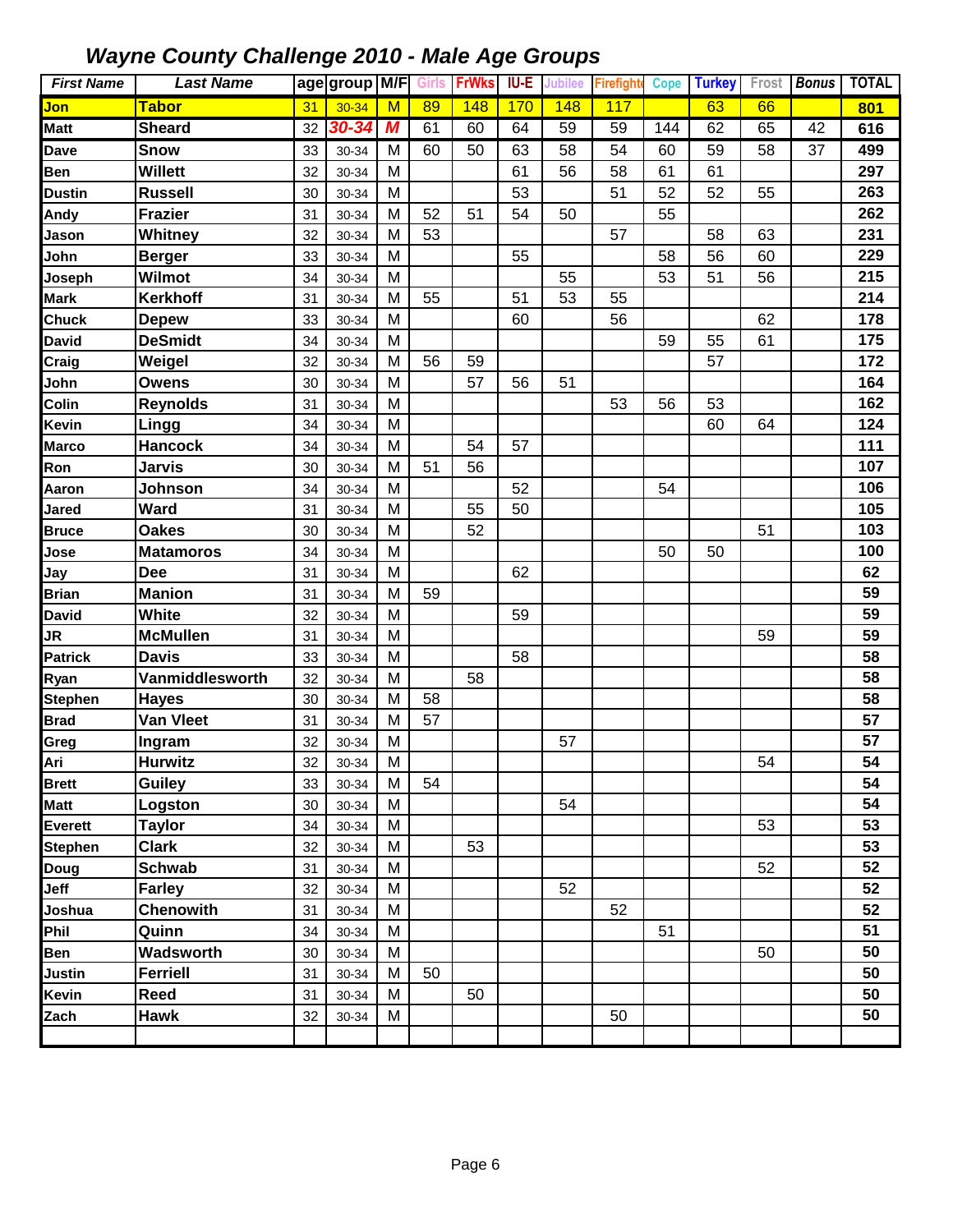| <b>First Name</b> | <b>Last Name</b> |    | age group M/F |   | Girls | <b>FrWks</b> | IU-E | <b>Jubilee</b> | <b>Firefight</b> | <b>Cope</b> | <b>Turkey</b> | Frost | <b>Bonus</b> | <b>TOTAL</b> |
|-------------------|------------------|----|---------------|---|-------|--------------|------|----------------|------------------|-------------|---------------|-------|--------------|--------------|
| <b>Jason</b>      | <b>Newport</b>   | 39 | 35-39         | M | 199   | 207          |      | 167            | 156              | 173         | 187           | 199   |              | 1288         |
| <b>Todd</b>       | Zimmerman        | 37 | $35 - 39$     | M | 63    | 61           | 64   | 55             | 59               | 63          | 61            | 60    | 42           | 528          |
| <b>Dennis</b>     | <b>Nicholson</b> | 38 | 35-39         | M | 59    | 57           | 61   | 56             | 57               | 62          | 60            | 62    | 42           | 516          |
| <b>Adam</b>       | <b>Scott</b>     | 35 | 35-39         | M | 62    | 58           | 60   | 54             | 56               | 58          | 55            | 56    | 42           | 501          |
| George            | <b>Sowers</b>    | 39 | 35-39         | M | 60    | 60           | 59   |                | 55               | 61          | 59            | 59    |              | 413          |
| Glen              | <b>Meek</b>      | 38 | 35-39         | M |       | 54           | 55   | 53             | 53               | 57          | 52            | 53    |              | 377          |
| <b>Michael</b>    | <b>Mull</b>      | 36 | 35-39         | M |       | 59           | 63   |                | 58               | 64          |               | 61    |              | 305          |
| <b>Anthony</b>    | <b>Allen</b>     | 39 | 35-39         | M |       |              |      |                | 54               | 60          | 58            | 58    |              | 230          |
| Jason             | <b>Newton</b>    | 35 | 35-39         | M |       | 56           |      |                |                  | 59          | 54            | 55    |              | 224          |
| <b>Keith</b>      | <b>Morey</b>     | 36 | 35-39         | M | 45    |              |      |                |                  | 50          | 57            | 57    |              | 209          |
| Del               | <b>Cofield</b>   | 34 | 35-39         | M |       |              |      |                |                  | 57          | 54            | 57    |              | 168          |
| <b>Brian</b>      | <b>Schleeper</b> | 38 | 35-39         | M | 45    |              |      |                | 60               |             | 62            |       |              | 167          |
| <b>Duane</b>      | <b>Fry</b>       | 38 | 35-39         | M | 53    |              |      |                |                  | 55          | 50            |       |              | 158          |
| <b>James</b>      | <b>Malkemus</b>  | 37 | 35-39         | M |       | 52           |      | 51             |                  |             | 53            |       |              | 156          |
| Tim               | <b>Cohee</b>     | 36 | 35-39         | M |       |              | 50   | 50             |                  | 53          |               |       |              | 153          |
| <b>Brian</b>      | <b>Hewitt</b>    | 37 | 35-39         | M |       |              | 57   |                |                  |             | 56            |       |              | 113          |
| <b>Rick</b>       | <b>Duncan</b>    | 36 | 35-39         | M | 57    | 55           |      |                |                  |             |               |       |              | 112          |
| Jesse             | <b>Jaynes</b>    | 37 | 35-39         | M | 55    | 53           |      |                |                  |             |               |       |              | 108          |
| <b>Michael</b>    | <b>Smith</b>     | 37 | 35-39         | M |       |              | 56   |                |                  |             |               | 52    |              | 108          |
| Rob               | Zinkan           | 36 | 35-39         | M |       |              | 52   |                |                  | 56          |               |       |              | 108          |
| Joe               | <b>Farlow</b>    | 35 | 35-39         | M |       |              | 53   | 52             |                  |             |               |       |              | 105          |
| Jay               | <b>Hinshaw</b>   | 37 | 35-39         | M | 52    |              | 51   |                |                  |             |               |       |              | 103          |
| Chris             | Larsen           | 39 | 35-39         | M |       |              |      |                |                  |             | 51            | 51    |              | 102          |
| John              | <b>Proctor</b>   | 35 | 35-39         | M | 50    | 51           |      |                |                  |             |               |       |              | 101          |
| <b>Marty</b>      | <b>Hancock</b>   | 38 | 35-39         | M |       |              | 62   |                |                  |             |               |       |              | 62           |
| <b>Scott</b>      | <b>Hess</b>      | 39 | 35-39         | M | 61    |              |      |                |                  |             |               |       |              | 61           |
| <b>Chris</b>      | <b>Conner</b>    | 36 | 35-39         | M | 58    |              |      |                |                  |             |               |       |              | 58           |
| <b>Chris</b>      | <b>Davis</b>     | 38 | 35-39         | M |       |              | 58   |                |                  |             |               |       |              | 58           |
| Chad              | <b>Ward</b>      | 36 | 35-39         | M | 56    |              |      |                |                  |             |               |       |              | 56           |
| <b>Charles</b>    | <b>Watson</b>    | 38 | 35-39         | M | 54    |              |      |                |                  |             |               |       |              | 54           |
| <b>Jarrod</b>     | <b>Connerley</b> | 35 | 35-39         | M |       |              |      |                |                  | 54          |               |       |              | 54           |
| <b>Sam</b>        | Iden             | 37 | 35-39         | M |       |              |      |                |                  |             |               | 54    |              | 54           |
| Tom               | <b>Schamel</b>   | 39 | 35-39         | M |       |              | 54   |                |                  |             |               |       |              | 54           |
| Aaron             | <b>McCann</b>    | 39 | 35-39         | M |       |              |      |                |                  | 52          |               |       |              | 52           |
| Pete              | <b>Koons</b>     | 36 | 35-39         | M |       |              |      |                | 52               |             |               |       |              | 52           |
| <b>Bryan</b>      | Crail            | 37 | 35-39         | M | 51    |              |      |                |                  |             |               |       |              | 51           |
| <b>Casey</b>      | <b>Pohlenz</b>   | 36 | 35-39         | M |       |              |      |                | 51               |             |               |       |              | 51           |
| Victor            | <b>Berger</b>    | 37 | 35-39         | M |       |              |      |                |                  | 51          |               |       |              | 51           |
| <b>Brian</b>      | <b>Carpenter</b> | 38 | 35-39         | M |       |              |      |                | 50               |             |               |       |              | 50           |
| Darren            | <b>Bell</b>      | 39 | 35-39         | M |       | 50           |      |                |                  |             |               |       |              | 50           |
| <b>James</b>      | <b>Townsend</b>  | 39 | 35-39         | M |       |              |      |                |                  |             |               | 50    |              | 50           |
| Tad               | <b>Barrett</b>   | 35 | 35-39         | M |       |              |      |                |                  | 50          |               |       |              | 50           |
|                   |                  |    |               |   |       |              |      |                |                  |             |               |       |              |              |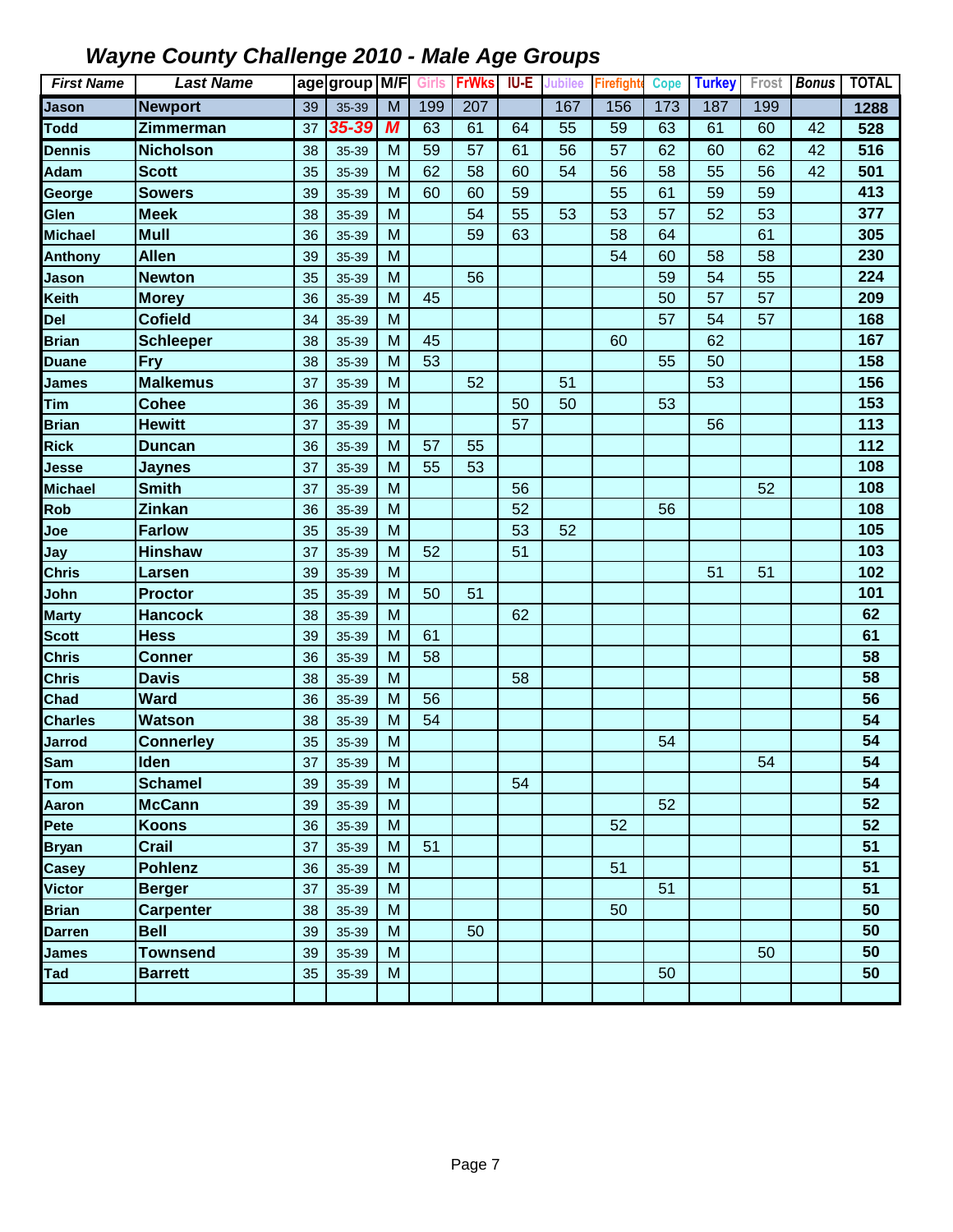| <b>First Name</b> | <b>Last Name</b>               |          | age group M/F Girls |                |                 | <b>FrWks</b> | IU-E            | <b>Jubilee</b>  | <b>Firefight</b> | <b>Cope</b>     | <b>Turkey</b>   | Frost           | <b>Bonus</b> | <b>TOTAL</b>    |
|-------------------|--------------------------------|----------|---------------------|----------------|-----------------|--------------|-----------------|-----------------|------------------|-----------------|-----------------|-----------------|--------------|-----------------|
| <b>Brad</b>       | <b>Pitcher</b>                 | 40       | 40-44               | M              | 63              | 65           | 62              | 56              | 56               | 64              | 67              | 61              | 42           | 536             |
| Joel              | <b>Flora</b>                   | 42       | 40-44               | M              | 62              | 64           | 61              | $\overline{58}$ | 58               | 62              | 66              | 62              | 42           | 535             |
| Terry             | Yandl                          | 44       | 40-44               | M              | 45              | 126          | 135             | 60              | 98               |                 |                 | 68              |              | 532             |
| <b>Steve</b>      | Lair                           | 43       | 40-44               | M              | $\overline{53}$ | 55           | $\overline{56}$ | 52              | 51               | 60              | 57              | 55              | 42           | 481             |
| Kevin             | <b>Shelley</b>                 | 44       | 40-44               | M              | 56              | 54           | 55              | 51              | 52               | 52              | 51              | 50              | 42           | 463             |
| <b>Mark</b>       | <b>Van Buskirk</b>             | 42       | 40-44               | M              |                 | 67           | 64              | 59              | 59               | 69              | 68              | 64              |              | 450             |
| John              | <b>Kuhn</b>                    | 40       | 40-44               | M              | 60              | 62           | 60              | 57              | 57               | 68              |                 | 60              |              | 424             |
| Jackie            | <b>Frech</b>                   | 43       | 40-44               | M              |                 |              | $\overline{51}$ | $\overline{50}$ | 50               | 53              | 54              | $\overline{54}$ |              | 312             |
| Jim               | <b>Tanner</b>                  | 42       | 40-44               | M              |                 |              | $\overline{58}$ |                 |                  | 61              | $\overline{56}$ | $\overline{56}$ |              | 231             |
| John              | Weber                          | 43       | 40-44               | M              | 55              | 60           |                 | 55              | $\overline{55}$  |                 |                 |                 |              | 225             |
| <b>Tony</b>       | Lang                           | 42       | 40-44               | M              | $\overline{54}$ | 56           |                 | $\overline{53}$ |                  | 59              |                 |                 |              | 222             |
| <b>Jimmy</b>      | <b>Hisle</b>                   | 43       | 40-44               | $\overline{M}$ |                 |              |                 |                 |                  | $\overline{70}$ | 69              | 65              |              | 204             |
| Jeff              | <b>Sheridan</b>                | 43       | 40-44               | M              |                 | 66           | 63              |                 |                  |                 |                 | 63              |              | 192             |
| Jeff              | Cooley                         | 42       | 40-44               | $\overline{M}$ |                 |              |                 |                 |                  | 125             |                 | 66              |              | 191             |
| Jim               | <b>Migoski</b>                 | 43       | 40-44               | M              |                 |              |                 |                 |                  | 67              | 61              | 59              |              | 187             |
| <b>Brian</b>      | <b>Barker</b>                  | 40       | 40-44               | $\overline{M}$ |                 |              |                 |                 |                  | 66              | 62              | 58              |              | 186             |
| Dan               | <b>Dickman</b>                 | 42       | 40-44               | M              |                 |              |                 |                 |                  | 65              | 59              | 57              |              | 181             |
| Jeff              | Glenn<br><b>Helms</b>          | 44       | 40-44               | M              |                 | 57           | 57              | 54              |                  |                 |                 |                 |              | 168             |
| Rory              |                                | 42       | 40-44               | M              |                 |              | 54              |                 |                  |                 | 101             | 67              |              | 168             |
| Don<br>Robert     | <b>Heaslip</b><br><b>Kirby</b> | 43<br>41 | 40-44               | M<br>M         | 58<br>61        | 53<br>63     |                 |                 |                  |                 |                 |                 |              | 165<br>124      |
| <b>Darin</b>      | <b>Dubbs</b>                   | 41       | 40-44<br>40-44      | M              | 59              | 61           |                 |                 |                  |                 |                 |                 |              | 120             |
| Doug              | <b>Brenneke</b>                | 44       | 40-44               | M              |                 |              |                 |                 |                  |                 | 52              | 53              |              | 105             |
| Jose              | Casiano                        | 43       | 40-44               | M              |                 | 52           | 53              |                 |                  |                 |                 |                 |              | 105             |
| Jeff              | <b>Nickell</b>                 | 40       | 40-44               | M              |                 |              |                 |                 |                  |                 | 50              | 51              |              | 101             |
| Mark              | <b>Dudley</b>                  | 44       | 40-44               | M              |                 |              |                 |                 |                  |                 | 65              |                 |              | 65              |
| Neal              | <b>Baker</b>                   | 41       | 40-44               | M              | 65              |              |                 |                 |                  |                 |                 |                 |              | 65              |
| <b>Mark</b>       | <b>Shafer</b>                  | 41       | 40-44               | M              | 64              |              |                 |                 |                  |                 |                 |                 |              | 64              |
| Tim               | Perry                          | 44       | 40-44               | M              |                 |              |                 |                 |                  |                 | 64              |                 |              | 64              |
| Geoff             | <b>Williams</b>                | 41       | 40-44               | M              |                 |              |                 |                 |                  |                 | 63              |                 |              | 63              |
| Mike              | <b>Smith</b>                   | 40       | 40-44               | M              |                 |              |                 |                 |                  | 63              |                 |                 |              | 63              |
| Roger             | Golden                         | 43       | 40-44               | M              |                 |              |                 |                 |                  |                 | 60              |                 |              | 60              |
| Kurt              | <b>Hankosky</b>                | 43       | 40-44               | M              |                 | 59           |                 |                 |                  |                 |                 |                 |              | 59              |
| Richard           | <b>Sitler</b>                  | 43       | 40-44               | M              |                 |              | 59              |                 |                  |                 |                 |                 |              | 59              |
| <b>Eric</b>       | <b>Dronowski</b>               | 42       | 40-44               | M              |                 | 58           |                 |                 |                  |                 |                 |                 |              | 58              |
| <b>Mike</b>       | Glover                         | 41       | $40 - 44$           | M              |                 |              |                 |                 |                  |                 | 58              |                 |              | 58              |
| Ray               | <b>Spencer</b>                 | 41       | 40-44               | M              |                 |              |                 |                 |                  | 58              |                 |                 |              | 58              |
| Casino            | Casey                          | 41       | 40-44               | M              |                 |              |                 |                 |                  | 57              |                 |                 |              | 57              |
| Ron               | <b>Miller</b>                  | 44       | 40-44               | M              | $\overline{57}$ |              |                 |                 |                  |                 |                 |                 |              | 57              |
| <b>Steven</b>     | <b>Williams</b>                | 44       | 40-44               | M              |                 |              |                 |                 |                  | 56              |                 |                 |              | 56              |
| Kevin             | <b>Scripture</b>               | 42       | 40-44               | M              |                 |              |                 |                 |                  |                 | $\overline{55}$ |                 |              | $\overline{55}$ |
| Kurt              | Snyder                         | 43       | $40 - 44$           | M              |                 |              |                 |                 |                  | $\overline{55}$ |                 |                 |              | 55              |
| <b>Michael</b>    | Allen                          | 43       | 40-44               | M              |                 |              |                 |                 | 54               |                 |                 |                 |              | 54              |
| Rob               | Quigg                          | 40       | 40-44               | M              |                 |              |                 |                 |                  | 54              |                 |                 |              | 54              |
| Doug              | <b>McGeehan</b>                | 44       | $40 - 44$           | M              |                 |              |                 |                 | 53               |                 |                 |                 |              | 53              |
| Tom               | Avery                          | 40       | 40-44               | M              |                 |              |                 |                 |                  |                 | 53              |                 |              | 53              |
| Dave              | <b>McGill</b>                  | 44       | 40-44               | M              |                 |              | 52              |                 |                  |                 |                 |                 |              | 52              |
| John              | <b>McFarland</b>               | 42       | 40-44               | M              | 52              |              |                 |                 |                  |                 |                 |                 |              | 52              |
| Leo               | Cordova                        | 42       | 40-44               | M              |                 |              |                 |                 |                  |                 |                 | 52              |              | 52              |
| Eric              | <b>Miller</b>                  | 44       | 40-44               | M              |                 | 51           |                 |                 |                  |                 |                 |                 |              | 51              |
| Tim               | <b>Arnold</b>                  | 41       | 40-44               | M              | 51              |              |                 |                 |                  |                 |                 |                 |              | 51              |
| Tony              | <b>Kramer</b>                  | 42       | 40-44               | M              |                 |              |                 |                 |                  | 51              |                 |                 |              | 51              |
| <b>Daniel</b>     | <b>Nuner</b>                   | 42       | $40 - 44$           | M              |                 |              |                 |                 |                  | 50              |                 |                 |              | 50              |
| Don               | Pardo                          | 43       | $40 - 44$           | M              | 50              |              |                 |                 |                  |                 |                 |                 |              | 50              |
| Everett           | <b>Duncan</b>                  | 41       | 40-44               | M              |                 | 50<br>R ancO |                 |                 |                  |                 |                 |                 |              | 50              |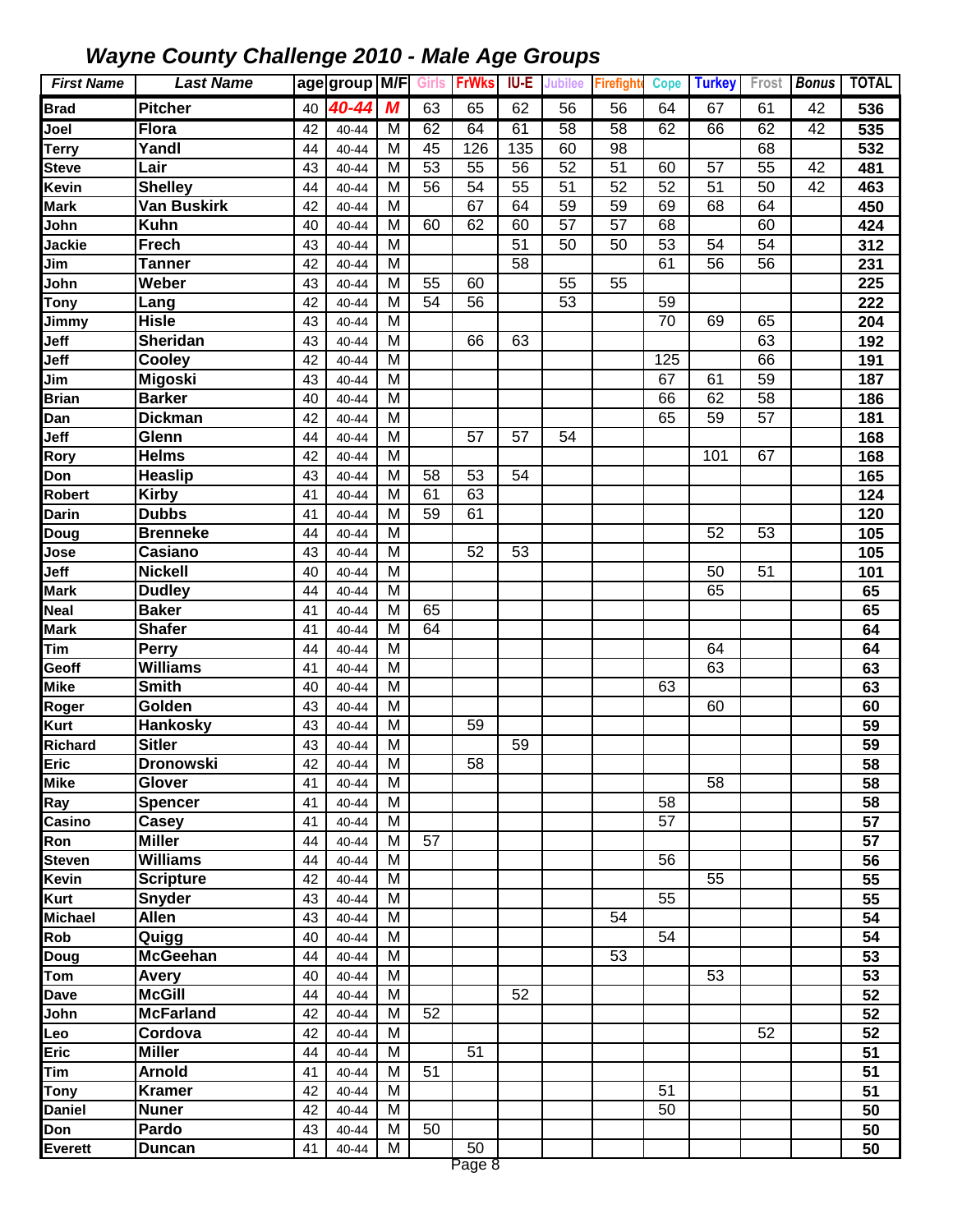| <b>Name</b><br>First. | ast Name.     |    | age group                 | M/F | <b>MILL</b> | IU-E |  | Cop | ими | ros | <b>Bonus</b> | TOTAL |
|-----------------------|---------------|----|---------------------------|-----|-------------|------|--|-----|-----|-----|--------------|-------|
| <b>Marvin</b>         | <b>Horton</b> | ∕∣ | $\sim$<br>$\Delta$<br>-44 | M   |             | 50   |  |     |     |     |              | 50    |

| <b>First Name</b> | <b>Last Name</b>  |    | age group M/F Girls |                |    | <b>FrWks</b>    | <b>IU-E</b>     | <b>Jubilee</b>  | <b>Firefight</b> | <b>Cope</b> | <b>Turkey</b>   |                 | Frost Bonus     | <b>TOTAL</b>    |
|-------------------|-------------------|----|---------------------|----------------|----|-----------------|-----------------|-----------------|------------------|-------------|-----------------|-----------------|-----------------|-----------------|
| Kenneth           | Wedig             | 45 | 45-49               | M              | 61 | 64              | 69              | 62              | 79               | 60          | 68              | 69              | 42              | 574             |
| <b>Steve</b>      | <b>Walkotte</b>   | 46 | 45-49               | M              | 63 | 63              | 66              | 61              | 59               | 45          | 69              | 68              | $\overline{37}$ | 531             |
| Rod               | <b>Waltz</b>      | 49 | 45-49               | M              | 59 | 61              | 64              | $\overline{59}$ | 56               | 50          | 62              | 63              | 37              | 511             |
| <b>Todd</b>       | <b>Barker</b>     | 45 | 45-49               | M              | 56 | $\overline{57}$ | $\overline{56}$ | $\overline{55}$ | 58               | 61          | 61              | 64              | 42              | 510             |
| <b>Dave</b>       | <b>Musser</b>     | 48 | 45-49               | M              | 54 | $\overline{55}$ | $\overline{55}$ | $\overline{56}$ | 54               | 57          | 56              | 56              | 42              | 485             |
| <b>Stuart</b>     | Karanovich        | 49 | 45-49               | M              | 51 | 53              | 52              | 52              | 51               | 55          | 52              | 55              | 42              | 463             |
| <b>Hennie</b>     | <b>VanNiekerk</b> | 46 | 45-49               | M              | 57 | 56              |                 | 54              | 52               |             | 60              | 60              |                 | 339             |
| Jeff              | Lohmoeller        | 49 | 45-49               | M              |    | 51              | 51              | 53              |                  | 54          | $\overline{51}$ | $\overline{54}$ |                 | 314             |
| Kevin             | Gramman           | 47 | 45-49               | M              | 58 | 58              | 60              |                 | 55               | 58          |                 |                 |                 | 289             |
| <b>Michael</b>    | <b>Johnson</b>    | 47 | 45-49               | M              | 53 | 52              |                 | 51              | 50               | 51          |                 |                 |                 | 257             |
| Jim               | <b>McNally</b>    | 45 | 45-49               | M              |    |                 | 54              |                 | 53               | 56          | 57              |                 |                 | 220             |
| Ken               | <b>Hittson</b>    | 46 | 45-49               | M              | 50 | 50              | 50              | 50              |                  |             |                 |                 |                 | 200             |
| Jeff              | <b>Smith</b>      | 47 | 45-49               | M              |    |                 | 63              |                 | $\overline{57}$  |             | 66              |                 |                 | 186             |
| Keith             | Webster           | 45 | 45-49               | M              | 60 | 59              | 62              |                 |                  |             |                 |                 |                 | 181             |
| Jim               | <b>Davidson</b>   | 47 | 45-49               | M              | 52 |                 |                 |                 |                  | 59          |                 | 66              |                 | 177             |
| <b>Brad</b>       | Lambright         | 45 | 45-49               | M              |    |                 | 58              |                 |                  |             | 59              | 59              |                 | 176             |
| <b>Steven</b>     | <b>Dick</b>       | 48 | 45-49               | M              |    |                 |                 | 57              |                  |             | 58              | 58              |                 | 173             |
| <b>Brian</b>      | <b>Massey</b>     | 47 | 45-49               | M              |    | 54              | 53              |                 |                  |             |                 | $\overline{53}$ |                 | 160             |
| Bill              | <b>Haber</b>      | 48 | 45-49               | M              |    |                 | 67              |                 |                  |             |                 | $\overline{70}$ |                 | 137             |
| Peter             | Cox               | 48 | 45-49               | M              |    |                 |                 |                 |                  |             | 67              | 67              |                 | 134             |
| <b>Thomas</b>     | <b>Hale</b>       | 49 | 45-49               | M              |    |                 |                 |                 |                  |             | 64              | 65              |                 | 129             |
| <b>Darrin</b>     | <b>Dolehanty</b>  | 46 | 45-49               | M              |    | 62              |                 |                 |                  |             | 65              |                 |                 | 127             |
| <b>Frank</b>      | <b>Donahue</b>    | 49 | 45-49               | M              |    |                 | 65              |                 |                  |             |                 | 61              |                 | 126             |
| Tom               | <b>Stein</b>      | 46 | 45-49               | M              |    | 60              |                 |                 |                  |             | 63              |                 |                 | 123             |
| Walter            | <b>Evans</b>      | 45 | 45-49               | M              |    |                 |                 |                 |                  |             | $\overline{55}$ | $\overline{57}$ |                 | 112             |
| <b>Chris</b>      | <b>Dingwerth</b>  | 45 | 45-49               | $\overline{M}$ |    |                 |                 |                 |                  |             | $\overline{50}$ | $\overline{51}$ |                 | 101             |
| Kevin             | <b>Johnston</b>   | 47 | 45-49               | M              |    |                 | 68              |                 |                  |             |                 |                 |                 | 68              |
| <b>Michael</b>    | O'Maley           | 46 | 45-49               | M              |    |                 |                 |                 |                  |             |                 | 62              |                 | 62              |
| <b>Troy</b>       | Craig             | 46 | 45-49               | M              | 62 |                 |                 |                 |                  |             |                 |                 |                 | 62              |
| Adam              | <b>Carman</b>     | 45 | 45-49               | M              |    |                 | 61              |                 |                  |             |                 |                 |                 | 61              |
| <b>Chuck</b>      | <b>Harrison</b>   | 47 | 45-49               | M              |    |                 |                 | 60              |                  |             |                 |                 |                 | 60              |
| Ravi              | Vedantam          | 49 | 45-49               | M              |    |                 | 59              |                 |                  |             |                 |                 |                 | 59              |
| Gregory           | <b>Hellwarth</b>  | 48 | 45-49               | M              |    |                 |                 | 58              |                  |             |                 |                 |                 | 58              |
| <b>David</b>      | Weide             | 45 | 45-49               | M              |    |                 | 57              |                 |                  |             |                 |                 |                 | $\overline{57}$ |
| <b>Brad</b>       | <b>Barrett</b>    | 47 | 45-49               | M              | 55 |                 |                 |                 |                  |             |                 |                 |                 | $\overline{55}$ |
| Coy               | <b>Boroff</b>     | 49 | 45-49               | M              |    |                 |                 |                 |                  |             | 54              |                 |                 | 54              |
| Bill              | <b>Cliff</b>      | 46 | 45-49               | M              |    |                 |                 |                 |                  |             | 53              |                 |                 | 53              |
| Randy             | Puterbaugh        | 45 | 45-49               | M              |    |                 |                 |                 |                  | 53          |                 |                 |                 | 53              |
| Gerald            | <b>Ulrich</b>     | 46 | 45-49               | M              |    |                 |                 |                 |                  |             |                 | 52              |                 | 52              |
| <b>Thomas</b>     | <b>Deckard</b>    | 49 | 45-49               | M              |    |                 |                 |                 |                  | 52          |                 |                 |                 | 52              |
| Greg              | <b>Selm</b>       | 46 | 45-49               | M              |    |                 |                 |                 |                  |             |                 | 50              |                 | 50              |
| Kevin             | Westerlind        | 48 | 45-49               | ${\sf M}$      |    |                 |                 |                 |                  | 50          |                 |                 |                 | 50              |
|                   |                   |    |                     |                |    |                 |                 |                 |                  |             |                 |                 |                 |                 |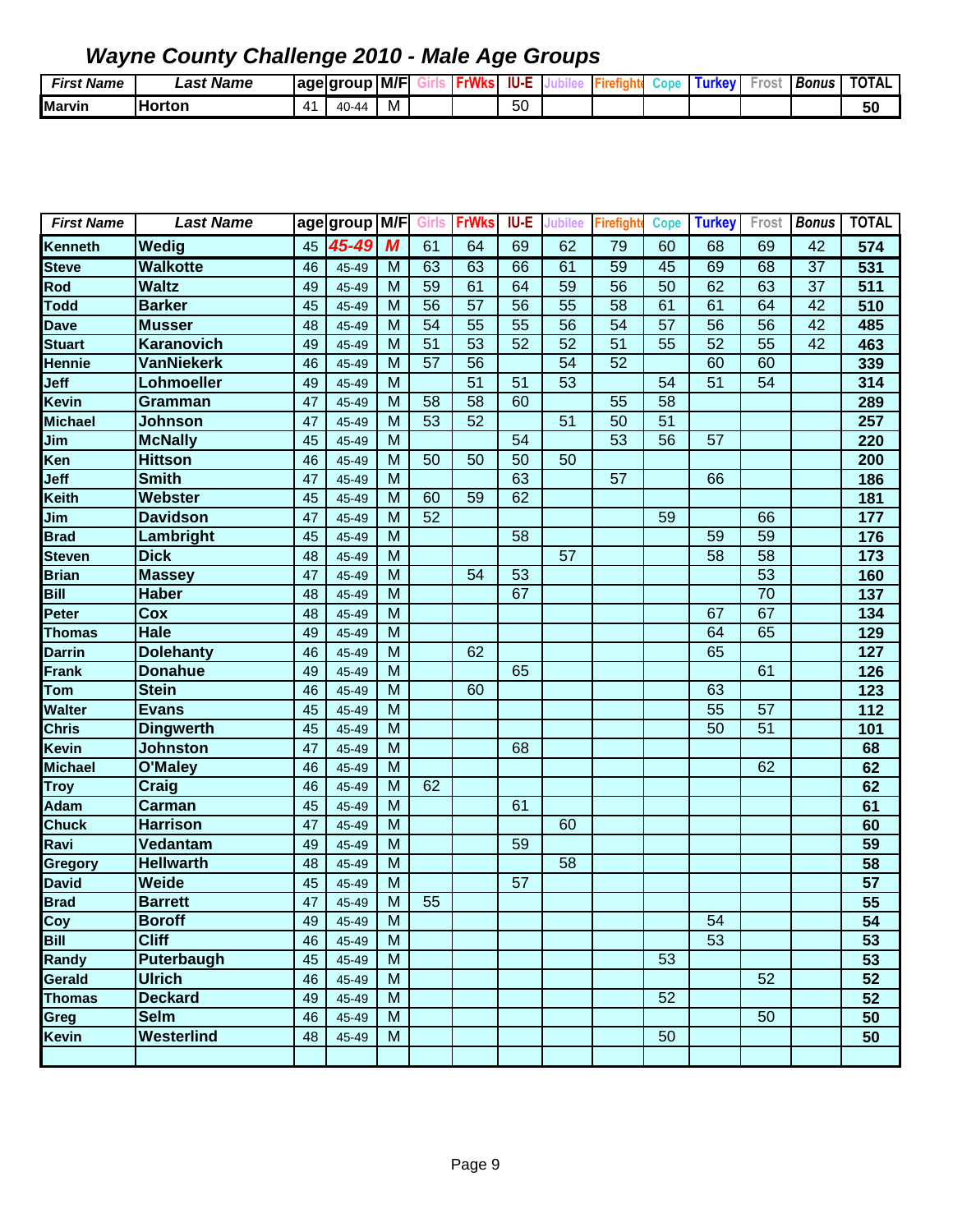| <b>First Name</b> | <b>Last Name</b> |    | age group M/F Girls FrWks |                |    |                 | <b>IU-E</b>     | Jubilee         | Firefight       | <b>Cope</b>     | <b>Turkey</b>   |    | Frost Bonus | <b>TOTAL</b>     |
|-------------------|------------------|----|---------------------------|----------------|----|-----------------|-----------------|-----------------|-----------------|-----------------|-----------------|----|-------------|------------------|
| Dale              | <b>Bolser</b>    | 50 | 50-54                     | M              | 59 | 60              | 62              | 58              | 59              | 63              | 60              | 63 | 42          | 526              |
| Ray               | <b>Blevins</b>   | 52 | 50-54                     | M              | 55 | $\overline{55}$ | 59              | 55              | 56              | 60              | 57              | 61 | 42          | 500              |
| <b>Charles</b>    | Warner           | 51 | 50-54                     | M              | 54 | 53              | 57              | 51              | 53              | 58              | 55              | 56 | 42          | 479              |
| Greg              | <b>Kurtz</b>     | 53 | 50-54                     | M              | 53 | 52              | 55              | 53              | 51              | 57              | 53              | 58 | 42          | 474              |
| Ron               | <b>Bauman</b>    | 51 | 50-54                     | M              | 58 | 58              | 63              | $\overline{57}$ | 58              | 62              | 59              |    |             | 415              |
| Ronnie            | Lindley          | 54 | 50-54                     | M              | 57 | 56              | 60              | $\overline{54}$ | 55              | 59              |                 | 60 |             | 401              |
| <b>Rick</b>       | <b>Moore</b>     | 51 | 50-54                     | M              |    | $\overline{57}$ | 61              | $\overline{56}$ | $\overline{57}$ | 61              | 58              |    |             | 350              |
| <b>Mark</b>       | <b>Sheard</b>    | 51 | 50-54                     | M              | 60 |                 | 65              |                 | 60              |                 | 61              | 65 |             | 311              |
| Ron               | <b>McFadden</b>  | 54 | 50-54                     | $\overline{M}$ | 52 | $\overline{50}$ | 52              |                 |                 | $\overline{53}$ | $\overline{51}$ | 53 |             | 311              |
| <b>Scott</b>      | <b>Silverman</b> | 51 | 50-54                     | $\overline{M}$ |    |                 | 53              |                 | $\overline{54}$ |                 | $\overline{56}$ | 59 |             | $\overline{222}$ |
| Vincent           | <b>Moore</b>     | 53 | 50-54                     | $\overline{M}$ |    |                 | 54              |                 | 52              |                 | 54              | 54 |             | $\overline{214}$ |
| Tom               | Pennington       | 53 | 50-54                     | M              | 51 |                 |                 | 52              | 50              |                 | 52              |    |             | 205              |
| <b>Donald</b>     | <b>Carter</b>    | 50 | 50-54                     | M              |    |                 |                 |                 |                 | 50              | 50              | 51 |             | 151              |
| <b>Duane</b>      | Dye              | 51 | 50-54                     | M              | 61 |                 | 67              |                 |                 |                 |                 |    |             | 128              |
| Bill              | Leveridge        | 54 | 50-54                     | M              |    | 59              |                 |                 |                 |                 |                 | 62 |             | 121              |
| Ed                | <b>Heller</b>    | 52 | 50-54                     | M              |    | 54              | 58              |                 |                 |                 |                 |    |             | 112              |
| <b>Mathew</b>     | Keresman         | 50 | 50-54                     | M              |    |                 |                 |                 |                 | 54              |                 | 57 |             | 111              |
| <b>Dewey</b>      | <b>Hughes</b>    | 54 | 50-54                     | M              |    | 51              |                 |                 |                 | 55              |                 |    |             | 106              |
| Hugo              | Loaiza           | 53 | 50-54                     | M              |    |                 |                 |                 |                 | 52              |                 | 52 |             | 104              |
| Bob               | Covington        | 54 | 50-54                     | M              | 45 |                 | 50              |                 |                 |                 |                 |    |             | 95               |
| Alan              | <b>Bell</b>      | 52 | 50-54                     | M              |    |                 | 66              |                 |                 |                 |                 |    |             | 66               |
| <b>Mark</b>       | <b>Barton</b>    | 54 | 50-54                     | M              |    |                 |                 |                 |                 |                 |                 | 64 |             | 64               |
| <b>Richard</b>    | <b>Chew</b>      | 53 | 50-54                     | M              |    |                 | 64              |                 |                 |                 |                 |    |             | 64               |
| Greg              | <b>Saulmon</b>   | 50 | 50-54                     | M              |    |                 | 56              |                 |                 |                 |                 |    |             | 56               |
| Kent              | Lung             | 52 | 50-54                     | M              |    |                 |                 |                 |                 | 56              |                 |    |             | 56               |
| <b>Stephen</b>    | Johnson          | 52 | 50-54                     | $\overline{M}$ | 56 |                 |                 |                 |                 |                 |                 |    |             | $\overline{56}$  |
| <b>Steve</b>      | <b>Dailey</b>    | 51 | 50-54                     | M              |    |                 |                 |                 |                 |                 |                 | 55 |             | 55               |
| <b>Dale</b>       | <b>Spitler</b>   | 54 | 50-54                     | M              |    |                 | $\overline{51}$ |                 |                 |                 |                 |    |             | $\overline{51}$  |
| Ron               | <b>Bell</b>      | 54 | 50-54                     | M              |    |                 |                 |                 |                 | 51              |                 |    |             | 51               |
| Gerry             | <b>Keesling</b>  | 51 | 50-54                     | $\overline{M}$ | 50 |                 |                 |                 |                 |                 |                 |    |             | $\overline{50}$  |
| Jon               | <b>Smith</b>     | 52 | 50-54                     | M              |    |                 | 50              |                 |                 |                 |                 |    |             | 50               |
| Kent              | <b>Baxter</b>    | 51 | 50-54                     | M              |    |                 |                 |                 |                 |                 |                 | 50 |             | 50               |
| William           | <b>Fuller</b>    | 52 | 50-54                     | M              |    |                 |                 | 50              |                 |                 |                 |    |             | 50               |
|                   |                  |    |                           |                |    |                 |                 |                 |                 |                 |                 |    |             |                  |